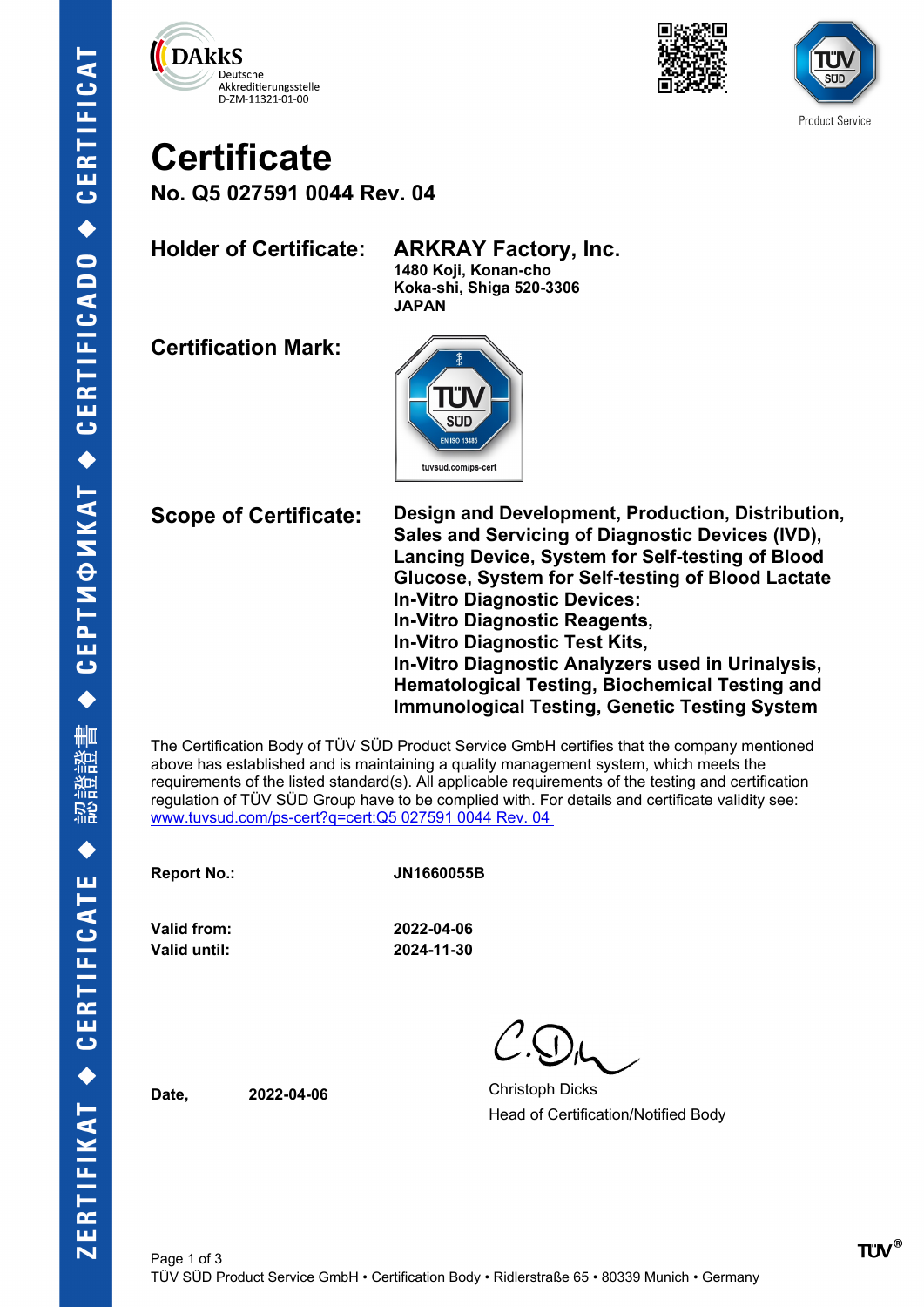



## **Certificate**

**No. Q5 027591 0044 Rev. 04**

#### **Applied Standard(s):** EN ISO 13485:2016 Medical devices - Quality management systems - Requirements for regulatory purposes (ISO 13485:2016) DIN EN ISO 13485:2016

#### **Facility(ies): ARKRAY Factory, Inc. 1480 Koji, Konan-cho, Koka-shi, Shiga 520-3306, JAPAN**

Production and Distribution of Diagnostic Devices (IVD), Lancing Device, System for Self-testing of Blood Glucose, System for Selftesting of Blood Lactate

In-Vitro Diagnostic Devices:

In-Vitro Diagnostic Reagents, In-Vitro Diagnostic Test Kits, In-Vitro Diagnostic Analyzers used in Urinalysis, Hematological Testing, Biochemical Testing and Immunological Testing, Genetic Testing System

#### **ARKRAY, Inc.**

**Yousuien-nai, 59 Gansuin-cho, Kamigyo-ku, Kyoto 602-0008, JAPAN**

Design and Development of Diagnostic Devices (IVD), Lancing Device, System for Self-testing of Blood Glucose, System for Selftesting of Blood Lactate

In-Vitro Diagnostic Devices:

In-Vitro Diagnostic Reagents, In-Vitro Diagnostic Test Kits, In-Vitro Diagnostic Analyzers used in Urinalysis, Hematological Testing, Biochemical Testing and Immunological Testing, Genetic Testing System

#### **ARKRAY Global Business, Inc. Yousuien-nai, 59 Gansuin-cho, Kamigyo-ku, Kyoto 602-0008, JAPAN**

Sales of Diagnostic Devices (IVD), Lancing Device, System for Self-testing of Blood Glucose, System for Self-testing of Blood Lactate

In-Vitro Diagnostic Devices:

In-Vitro Diagnostic Reagents, In-Vitro Diagnostic Test Kits, In-Vitro Diagnostic Analyzers used in Urinalysis, Hematological Testing, Biochemical Testing and Immunological Testing, Genetic Testing System

### **ARKRAY Marketing, Inc.**

**Taiga Bldg. 4F, 1-20-20 Yotsuya, Shinjuku-ku, Tokyo 160-0004, JAPAN**

Sales of Diagnostic Devices (IVD), Lancing Device, System for Self-testing of Blood Glucose, System for Self-testing of Blood Lactate

In-Vitro Diagnostic Devices:

In-Vitro Diagnostic Reagents, In-Vitro Diagnostic Test Kits, In-Vitro Diagnostic Analyzers used in Urinalysis, Hematological Testing, Biochemical Testing and Immunological Testing, Genetic Testing System